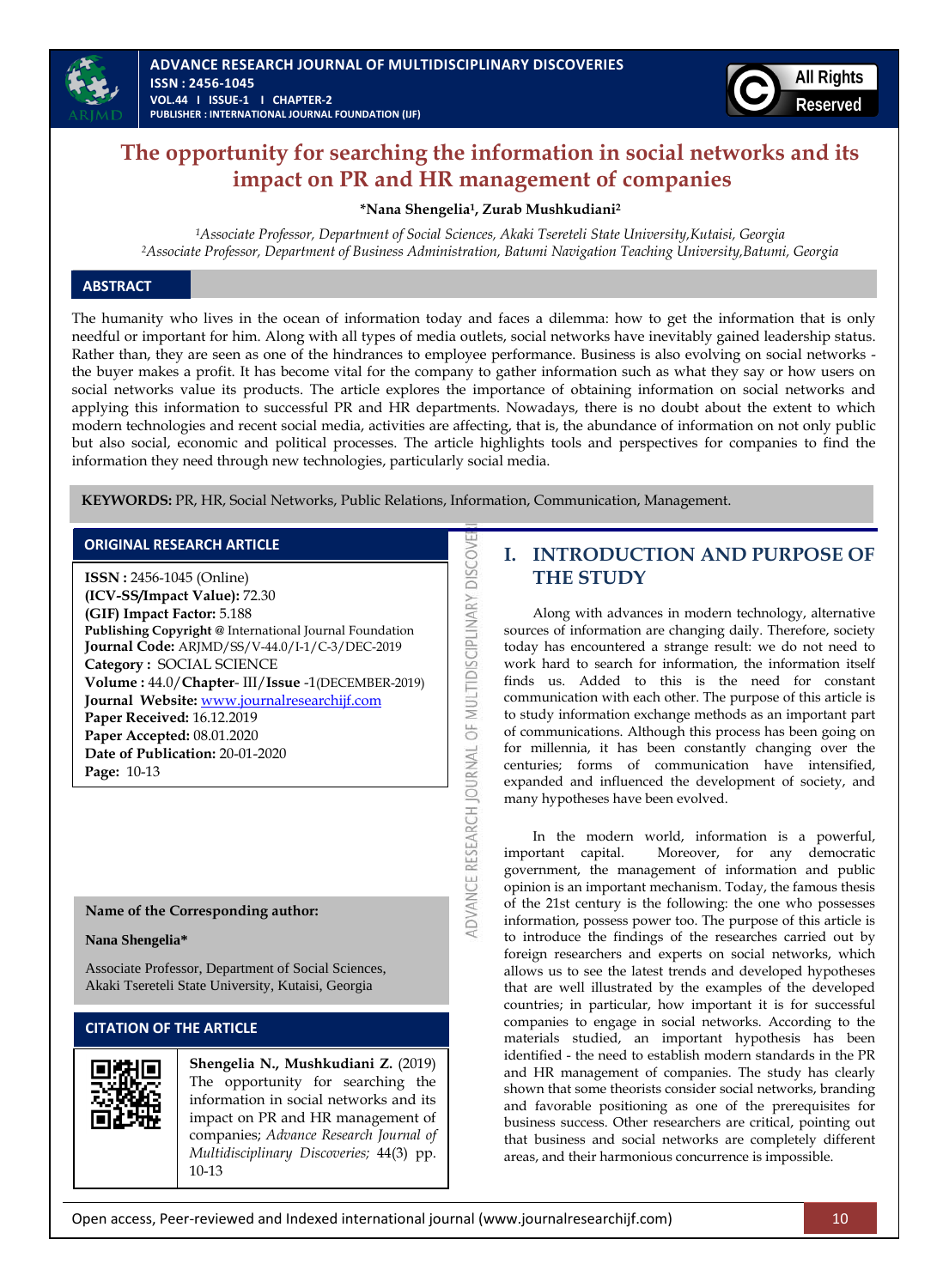#### ADVANCE RESEARCH JOURNAL OF MULTIDISCIPLINARY DISCOVERIES **ISSN : 2456-1045 (ONLINE)**

### **II. RESEARCH METHODOLOGY**

The daily life of modern society is no longer possible without communicating in social networks, and this process has been confirmed by numerous studies. Various resources have been used to study and research current trends of social networks. For extensive information, we visited online resources and websites. We also used the findings of the carried-out and published studies. In order to explore the role of social networks in PR and HR management of companies, qualitative and quantitative researches have been carried out. Face-to-face interviews were conducted with marketing and media experts, where they presented their visions. Based on the research methods used, it has been shown that the activity of customers and companies in social networks, particularities, and mistakes, along with the types of monitoring used in planning a marketing campaigns - all these together make the function of social networks in the PR and HR management of companies valuable, welldeserved and successful. In terms of the quantitative research, the emphasis was placed on the diversity of the region, the type of companies, as well as the age and demographic characteristics of the population.

### **III. FINDINGS AND IMPLICATIONS**

 **who are the PR and HR professionals today?** Given the current requirements for this area and a brief summary of the research findings, today, it is simply impossible for an employee to work without the knowledge of digital technologies at the high level. The PR and HR professional is constantly and actively looking for new ideas and solutions that are relatively inexpensive, as they have more tools and time to do the right thing on time. These are crucial and strong arguments.

Over the past decades, social networks have quickly turned from a function of curiosity and entertainment into something deep and fundamental norm of our everyday life. It is interesting that the activity of ordinary people in social networks doesn't differ much from those of PR and HR specialists. Recent studies on human resource management (SHRM) show that 84% of employees are becoming increasingly dependent on social networks. (Figure 1)

**Figure 1. Experts recognize the three main tools for managing social networks**:



Today, public relations of a company is impossible without carrying out complex works in social networks, as these tools provide more opportunities for positioning, training, communications and, most importantly, for the selection of competitive staff. It is even embarrassing to offer a job to someone who is unaware at least about the following three social networks: **Facebook (F), LinkedIn (L) and Twitter (T).**

When it comes to the characteristics of a modern professional in the field of **PR and HR**, it is easy to note that any advantage of managing or properly knowing the social networks by such person is valuable. Each update of information is important, regardless of who you are friends with on **Facebook (F),** whether you join him/her on **LinkedIn (L)** or follow him/her on **Twitter (T).**

Along with this, there is another form of easy communication possible through social networks: we can find out more about common problems or specific organizations through Facebook  $(F)$  and LinkedIn  $(L)$ groups and Facebook (F) pages, you can ask questions or read **(L),** review **(F)** and Tweet **(T)** the answers received as a result of the discussion. It is also possible to collect information about one's wishes, tastes of the audience or information about an event that is in the interests of the company. That's why today it has become necessary to recognize the new standard : **with the help of social networks one can make the right choice and establish new contacts.** [\[1\]](#page-3-0)

53

**DISCOVERI** 

ULTIDISCIPLINARY

 $\overline{5}$ 

JOURNAL

RESEARCH

The key to success in the decision-making process is the social network. Humans are the carriers of definite and specific experience. When communicating in social networks, we unintentionally acknowledge and share the ideas and the decisions of completely unknown individuals or organizations. Consequently, it is through such communications that one can get help from them. You connect with virtual friends, subscribers, and groups. That is, the relationship develops in a virtual format that focuses on certain outcomes.

Experts agree that social networks, for 24 hours a day, are very simple, efficient, cost-effective and affordable ways for companies to succeed. However, **PR and HR specialists** are required to study the business model review in social networks <sup>[\[2\]](#page-3-1)</sup>. This provides quite extensive information. You can also place paid advertisements in social networks, frequently update statuses, post information about orders and search for specific people or companies, etc. It is important to publish short video clips that will advertise the company's activities regarding the recruitment process. Branding is very important, as well as determining the company's niche and sharing resources with customers. Such a video should be added to the company's own page on Twitter **(T),** published on Facebook **(F)** and updated on LinkedIn **(L).**

Using such cheap, simple means as one of the tools for a company's success depends heavily on the capabilities of **PR and HR specialists**. This resource creates a new perspective for raising awareness throughout the social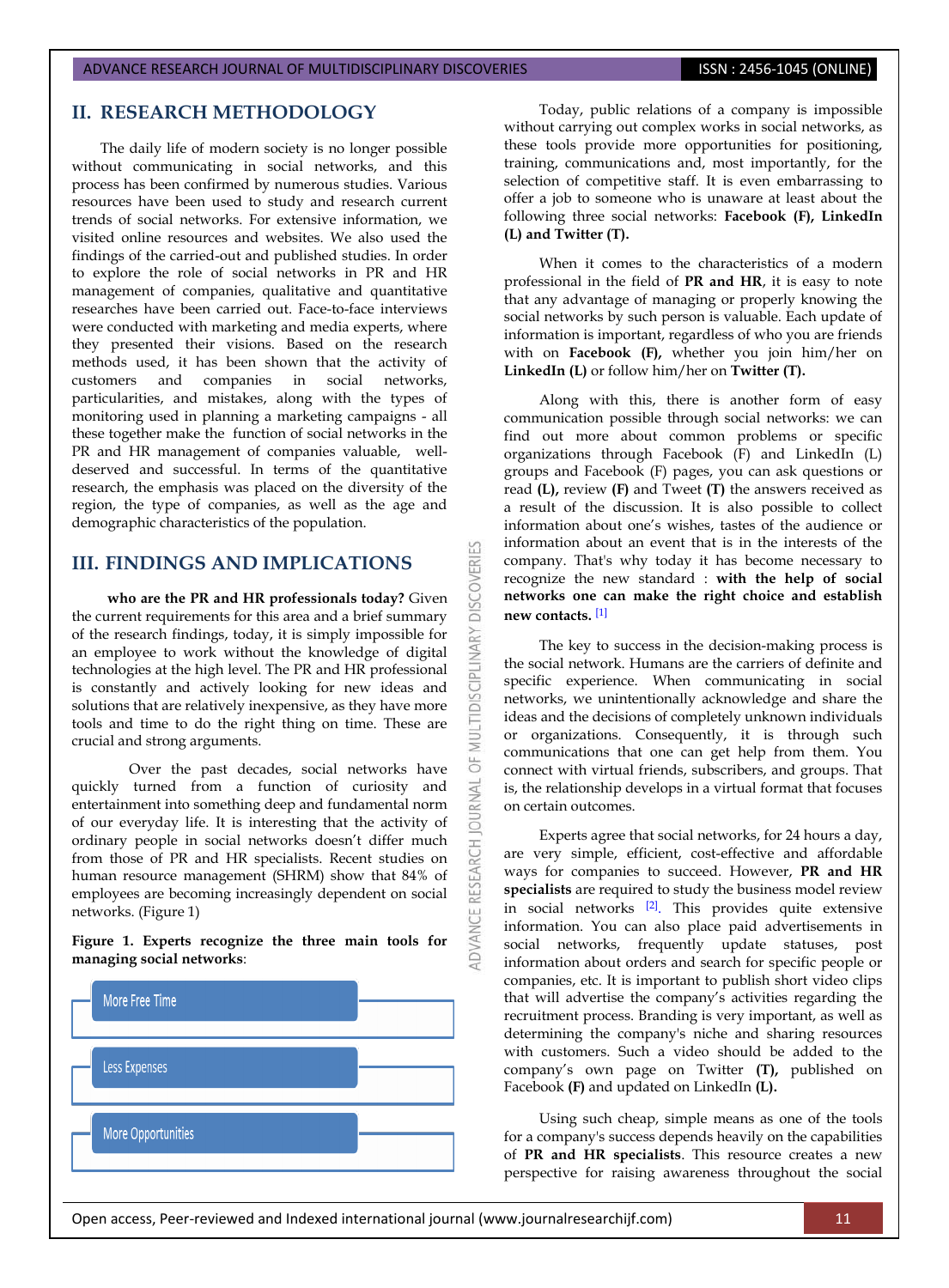#### ADVANCE RESEARCH JOURNAL OF MULTIDISCIPLINARY DISCOVERIES **ISSN : 2456-1045 (ONLINE)**

network. The value of the social network is that it is significantly linked to other aspects <sup>[\[3\]](#page-3-2)</sup> of a company's success. These tools are developing dynamically. Social networks determine the possibilities for reputation management by choosing the right strategy for the development of your profile and your business. (Figure 2)

#### **Figure 2. What determines success? [2]**



Why do PR and HR professionals turn to social networks? It is easy to explain: people here spend almost the maximum of their free time. In 2018, there were 2.8 billion active social network users worldwide, which is 22% more than in 2017 [\[4\]](#page-3-3). In order to be competitive, the attentions of job seekers are being dynamically mobilized. This creates the leadership strategies within social networks and a top priority in terms of HR management.

Social networks, in their essence, imply relationships. They aggravate and enhance information in real time. Social networks have helped the modern professionals in the field of **PR and HR** to attract a larger audience than they could have had attracted in case of real life relationships. It is due to social networks that the PR and HR functions of the companies have generally become more "friendly" for all business stakeholders, which has led to a new form of marketing - "relationship marketing". All these really help companies, regardless of their content or type, to appear more attractive and favorable. (Diagram 3)





Open access, Peer-reviewed and Indexed international journal (www.journalresearchijf.com) 12